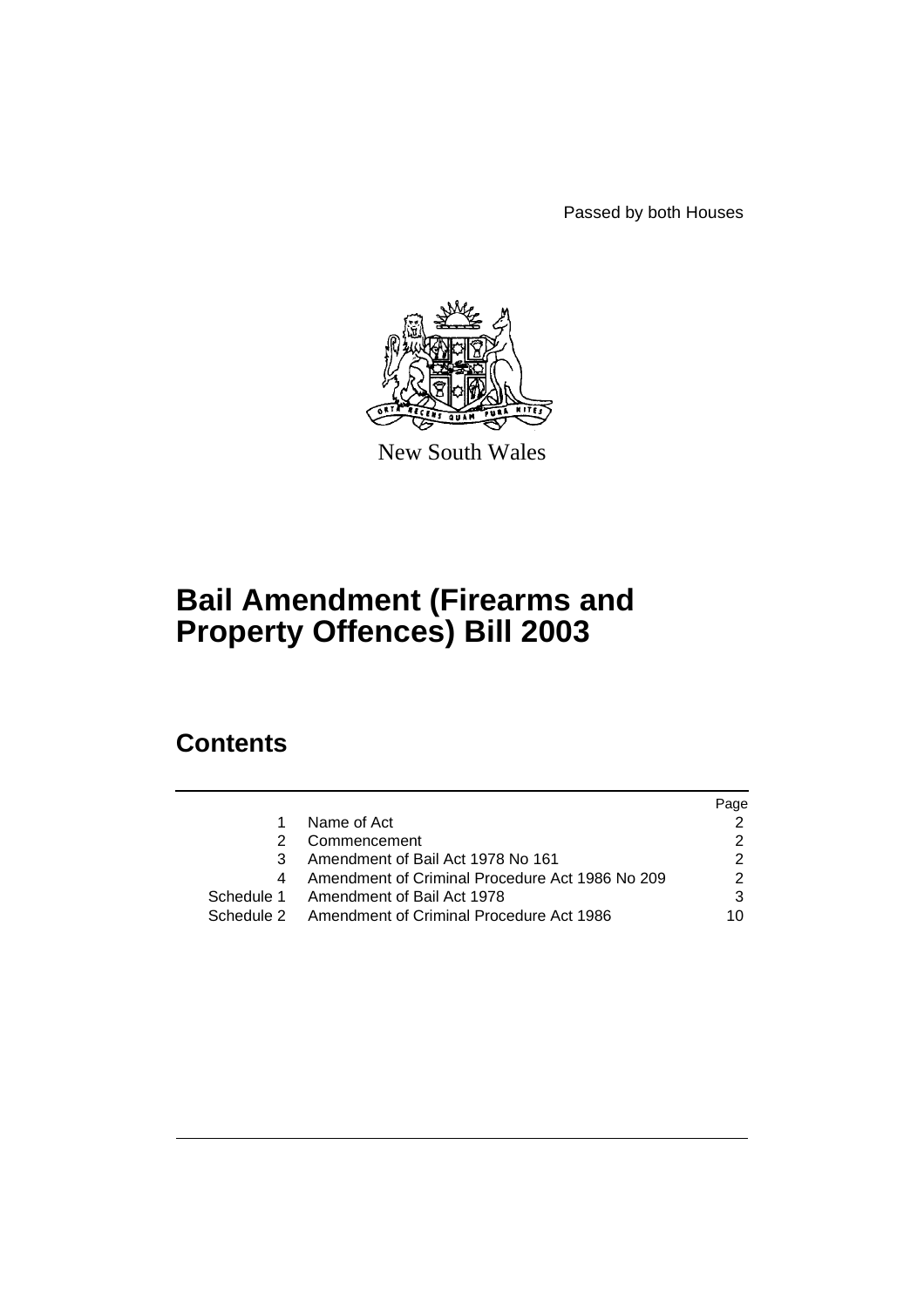**Contents** 

Page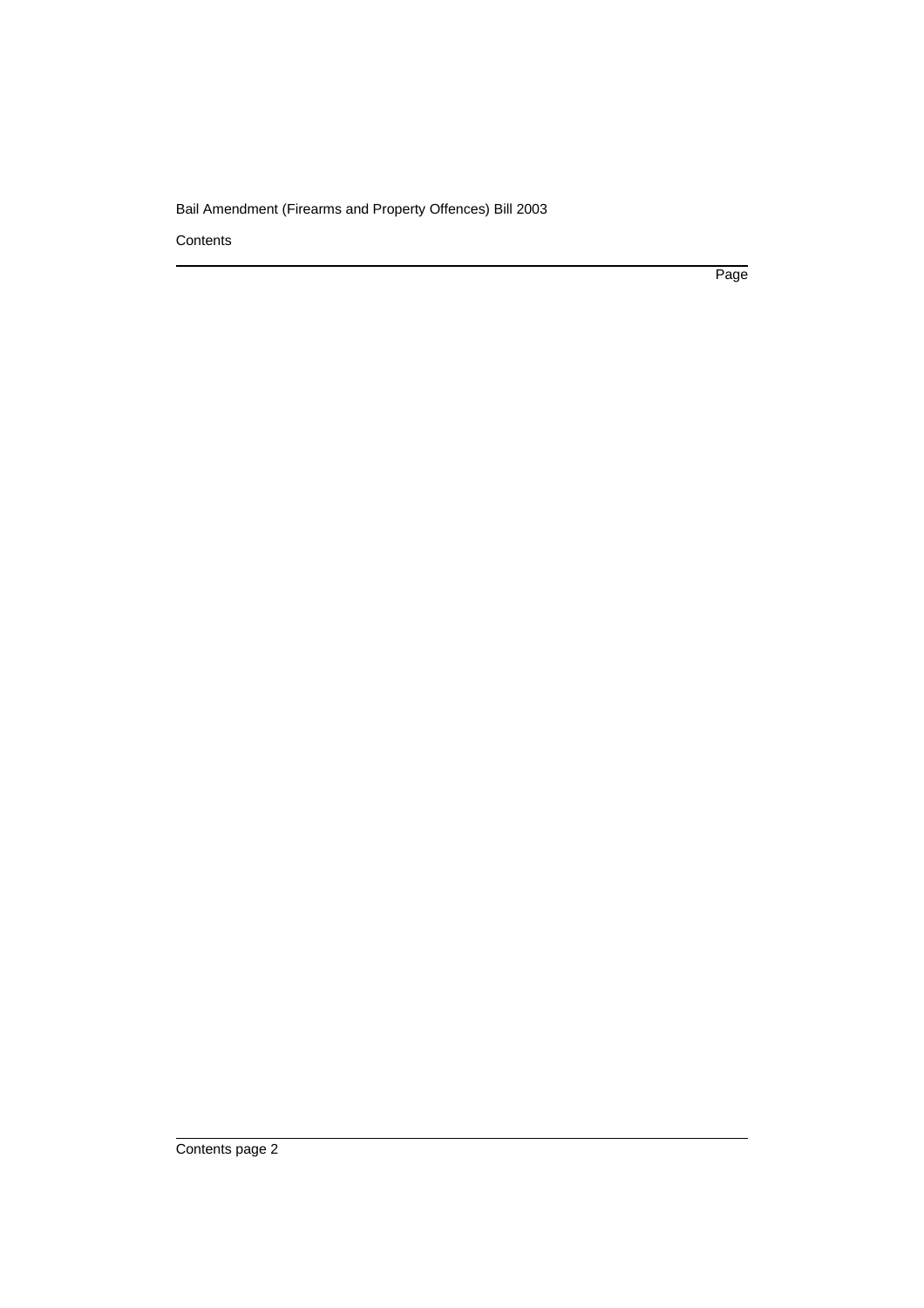*I certify that this PUBLIC BILL, which originated in the LEGISLATIVE COUNCIL, has finally passed the LEGISLATIVE COUNCIL and the LEGISLATIVE ASSEMBLY of NEW SOUTH WALES.*

*Legislative Council 2003* *Clerk of the Parliaments*



New South Wales

# **Bail Amendment (Firearms and Property Offences) Bill 2003**

Act No , 2003

An Act to amend the *Bail Act 1978* with respect to presumptions against the granting of bail to persons accused of certain firearms and property offences, sureties and forfeiture of sureties; to amend the *Criminal Procedure Act 1986* with respect to persons arrested on conviction warrants; and for other purposes.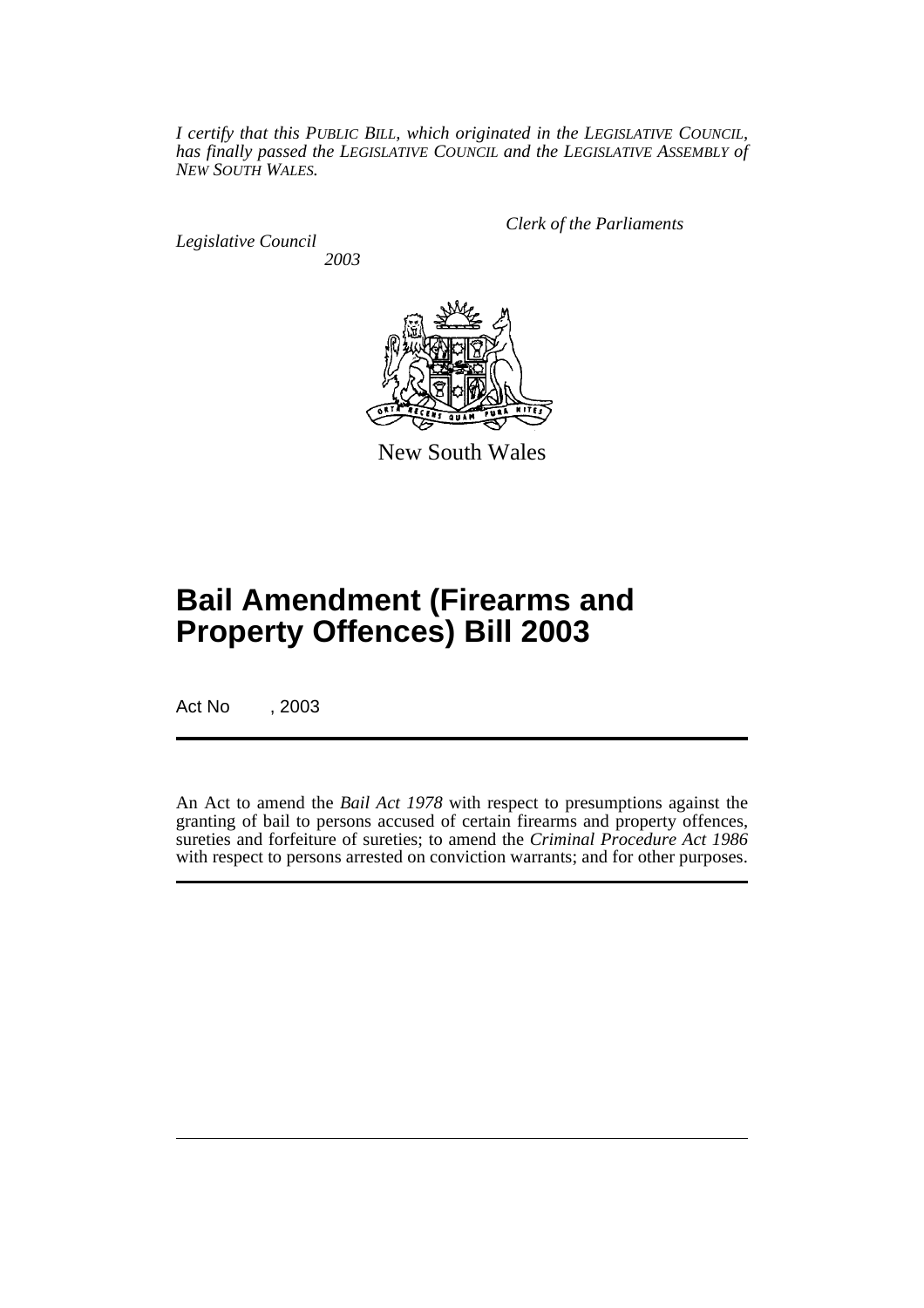## **The Legislature of New South Wales enacts:**

## **1 Name of Act**

This Act is the *Bail Amendment (Firearms and Property Offences) Act 2003*.

#### **2 Commencement**

This Act commences on a day or days to be appointed by proclamation.

#### **3 Amendment of Bail Act 1978 No 161**

The *Bail Act 1978* is amended as set out in Schedule 1.

## **4 Amendment of Criminal Procedure Act 1986 No 209**

The *Criminal Procedure Act 1986* is amended as set out in Schedule 2.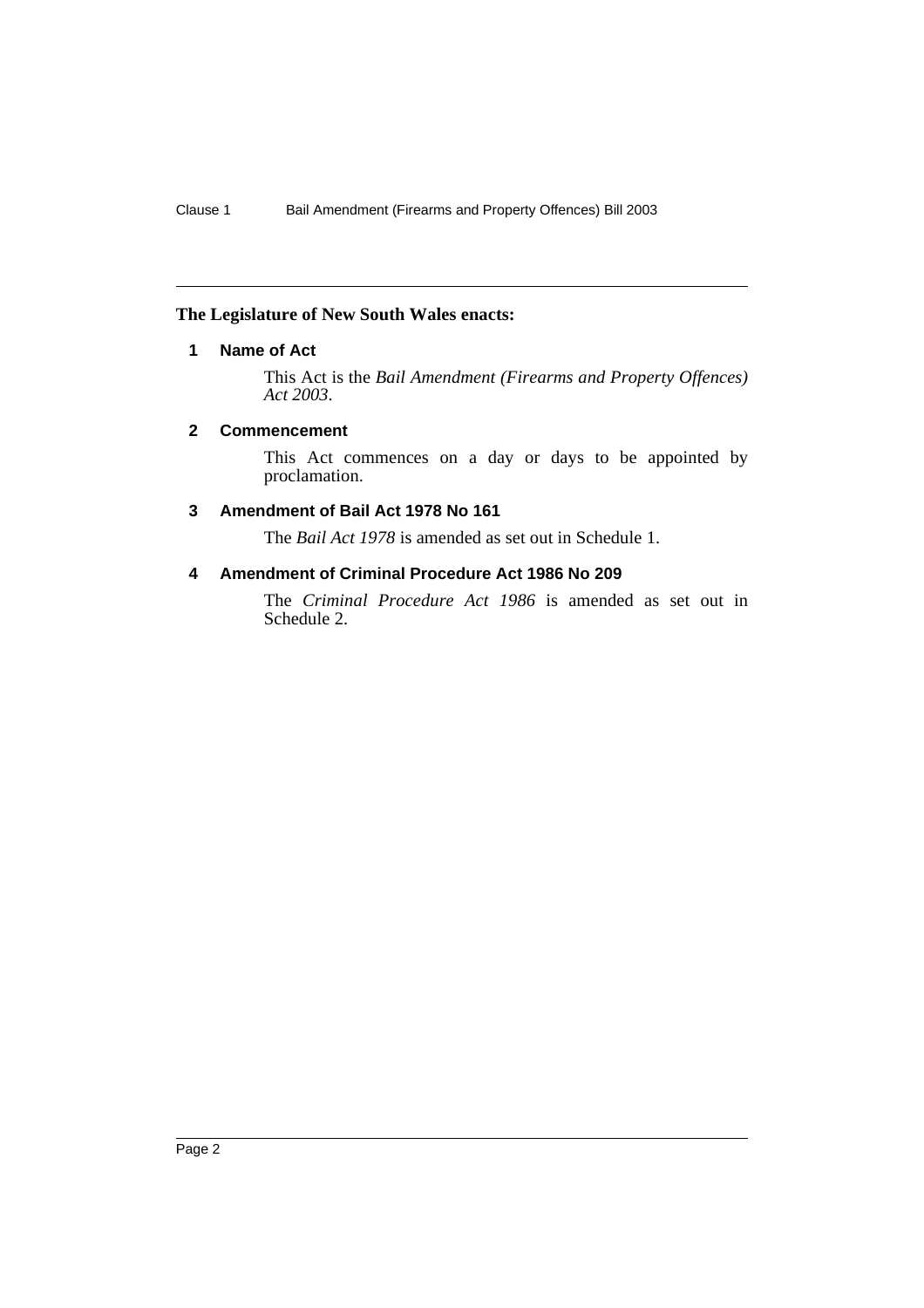Amendment of Bail Act 1978 Schedule 1

(Section 3)

# **Schedule 1 Amendment of Bail Act 1978**

**[1] Part 2, Division 2A, heading** 

Omit "**drug**".

## **[2] Sections 8B and 8C**

Insert after section 8A:

#### **8B Presumption against bail for serious firearms and weapons offences**

- (1) This section applies to the following offences:
	- (a) an offence under section 93G, 93GA, 93H (2), 93I (2) or 154D of the *Crimes Act 1900*,
	- (b) an offence under section 7, 36, 50, 50A (2), 51 (1A), 51 (2A), 51A or 51D (2) of the *Firearms Act 1996*, being an offence that relates to a prohibited firearm or pistol,
	- (c) an offence under section 51B or 51BB of the *Firearms Act 1996*.
- (2) A person accused of an offence to which this section applies is not to be granted bail unless the person satisfies the authorised officer or court that bail should not be refused.
- (3) The requirement for bail cannot be dispensed with for a person accused of an offence to which this section applies and section 10 (2) does not apply with respect to any such offence.

## **8C Presumption against bail for certain repeat property offenders**

- (1) This section applies to an accused person if:
	- (a) the person is accused of 2 or more serious property offences, not being offences arising out of the same circumstances, and
	- (b) bail is sought in respect of one or more of those offences, and
	- (c) the person has been convicted of one or more serious property offences within the last 2 years.
- (2) The accused person is not to be granted bail unless the person satisfies the authorised officer or court that bail should not be refused.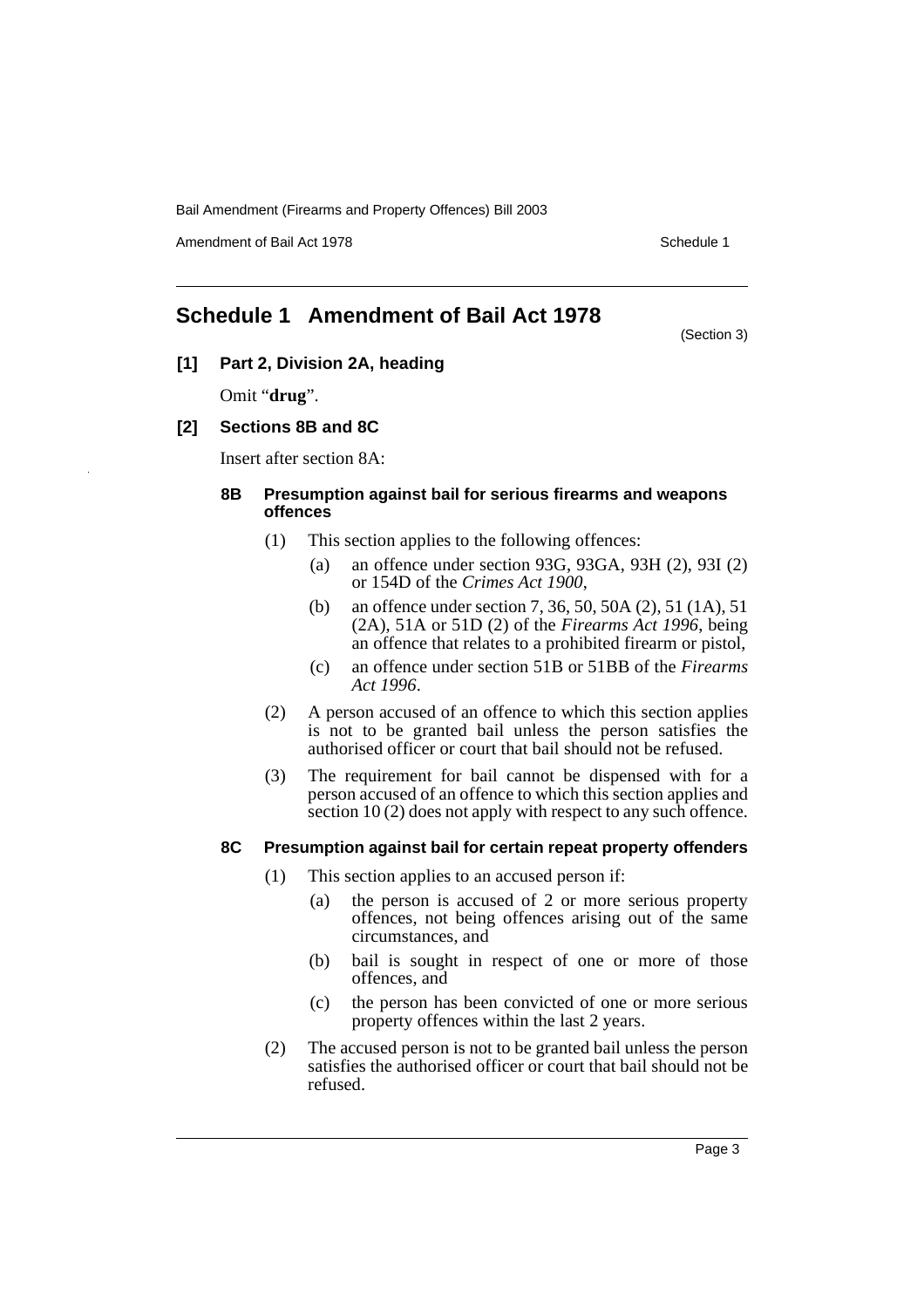Schedule 1 Amendment of Bail Act 1978

- (3) The requirement for bail cannot be dispensed with for the accused person and section 10 (2) does not apply with respect to any such offence.
- (4) In this section:

#### *serious property offence* means:

- (a) an offence under section 94, 95, 96, 97, 98, 99, 106, 107, 109, 110, 111, 112, 113, 149, 154AA or 154C of the *Crimes Act 1900*,
- (b) an offence of attempting to commit an offence referred to in paragraph (a),
- (c) an offence under the law of the Commonwealth, another State or a Territory or of another country that is similar to an offence referred to in paragraph (a) or (b).

#### **[3] Section 9 Presumption in favour of bail for certain offences**

Insert "or 8B  $(1)$ " after "section 8A  $(1)$ " in section 9 $(1)$  $(a)$ .

#### **[4] Section 9 (1) (e1)**

Omit the paragraph.

#### **[5] Section 9 (1AA)**

Insert after section 9 (1):

(1AA) This section does not apply in respect of a grant of bail to an accused person to whom section 8C applies.

#### **[6] Section 9D Repeat offenders—serious personal violence offences**

Omit "Section 9 does not" from section 9D (3).

Insert instead "Sections 8C and 9 do not".

#### **[7] Section 17 Authority for police to grant bail**

Insert after section 17 (2):

(3) A police officer may not grant bail to a person who has been arrested pursuant to a warrant to bring the person before a court for sentencing and any such person must be brought before a court as soon as reasonably practicable.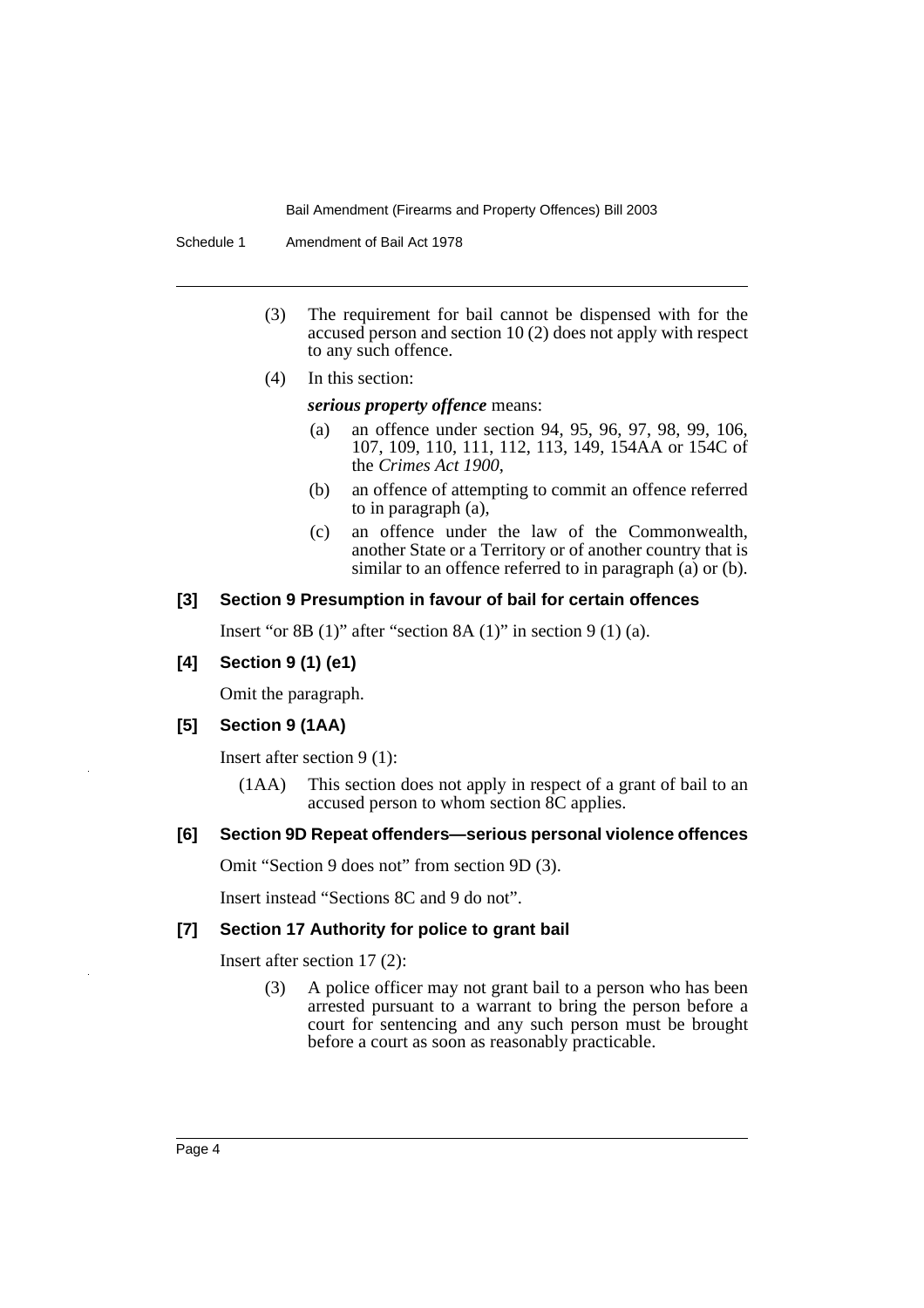Amendment of Bail Act 1978 Schedule 1

(4) Despite subsection (3), a police officer may grant bail to a person referred to in that subsection if the police officer is satisfied that exceptional circumstances justify the grant of bail and the police officer is otherwise entitled to grant bail under this Act.

#### **[8] Section 32 Criteria to be considered in bail applications**

Omit "section 8A applies".

Insert instead "section 8A or 8B applies, and a grant of bail to which section 8C applies".

#### **[9] Section 38 Reasons to be recorded**

Insert ", 8B, 8C, 9C or 9D" after "section 8A" in section 38 (1A).

#### **[10] Section 40 Provisions respecting money or security**

Insert after section 40 (2):

(3) An officer or court with whom money or security is deposited pursuant to a bail condition may require the person who provides the money or security to provide information, or to agree to a means, to enable the return of the money or security in the event that it is to be returned to the person.

#### **[11] Section 52 No penalty for failure to appear if case dealt with ex parte**

Omit the section.

#### **[12] Section 53 Definitions**

Insert "or an order taken to be made under section 53AA" after "section 53A" in the definition of *forfeiture order*.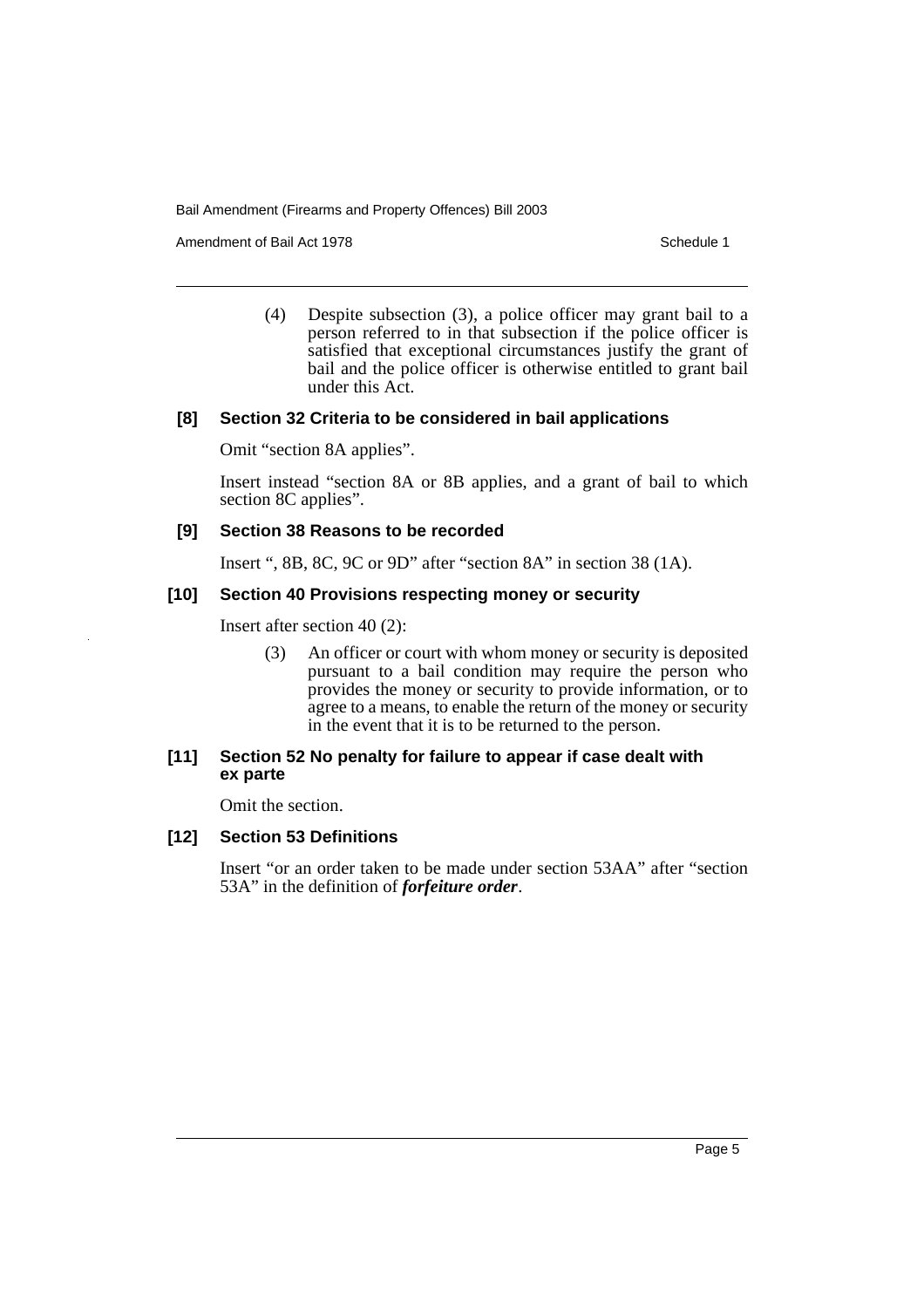Schedule 1 Amendment of Bail Act 1978

## **[13] Section 53AA**

Insert after section 53A:

#### **53AA Forfeiture after conviction for offence of failing to appear**

- (1) On the conviction of a person for an offence under section 51, any bail money agreed to be forfeited under a bail agreement associated with the bail undertaking concerned is forfeited and a forfeiture order is taken to have been made under this Part by the court that convicted the person.
- (2) This section does not affect any right to make a forfeiture order under section 53A in relation to a person accused of committing an offence under section 51.

#### **[14] Section 53C Formal objection to confirmation of forfeiture order**

Omit "the office of the court by which the order was made" from section 53C (1).

Insert instead "the registry of a Local Court".

#### **[15] Section 53C (4)**

Omit "court". Insert instead "Local Court".

#### **[16] Section 53D Hearing of formal objection to confirmation of forfeiture order**

Omit "court" wherever occurring. Insert instead "Local Court".

#### **[17] Section 53D (5)**

Insert after section 53D (4):

(5) This section does not apply to a forfeiture order taken to have been made under section 53AA.

#### **[18] Section 53DA**

Insert after section 53D:

#### **53DA Hearing of formal objections to deemed forfeiture orders**

(1) A Local Court to which an objection to the confirmation of a forfeiture order taken to have been made under section 53AA is duly made must conduct a hearing to determine whether or not the order should be confirmed.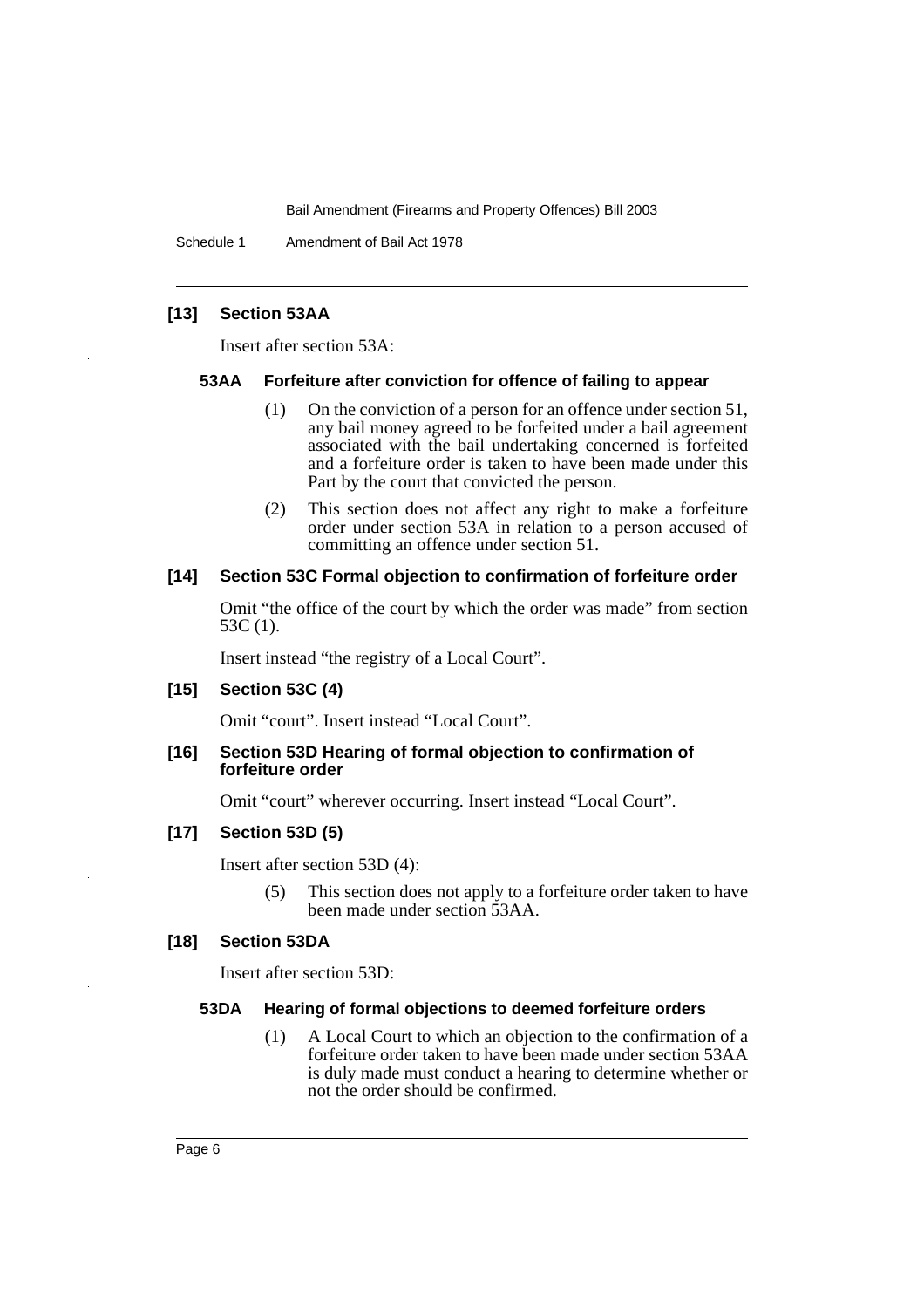Amendment of Bail Act 1978 Schedule 1

- (2) After conducting a hearing, the Local Court must confirm the forfeiture order unless it is satisfied as referred to in subsection (3).
- (3) If the Local Court is satisfied that in the circumstances of the case it would be unjust for the forfeiture order to be confirmed in full in respect of a particular person affected by the order, the Local Court:
	- (a) may vary the order so as to reduce the amount of bail money to be forfeited by that person, and
	- (b) in that event, must confirm the order as so varied.
- (4) The Local Court may be satisfied that it would be unjust for a forfeiture order to be confirmed in full in respect of a particular bail guarantor if it is satisfied that the guarantor took all reasonable steps to ensure that the accused person complied with the relevant bail undertaking.

## **[19] Section 53E Informal objection to forfeiture order**

Insert "in the registry of a Local Court" after "filed" in section 53E (3).

## **[20] Section 53F When forfeiture order takes effect**

Omit "filed in the court" from section 53F (1) (b).

Insert instead "filed in the registry of a Local Court or made under section 53E".

## **[21] Section 53F (1) (b)**

Insert "or 53DA" after "section 53D".

## **[22] Section 53K Application to set aside forfeiture order**

Omit "the office of the court" from section 53K (2).

Insert instead "the registry of a Local Court".

## **[23] Section 53K (5)**

Omit "court". Insert instead "Local Court".

## **[24] Section 53L Hearing of application to set aside forfeiture order**

Omit "court" wherever occurring. Insert instead "Local Court".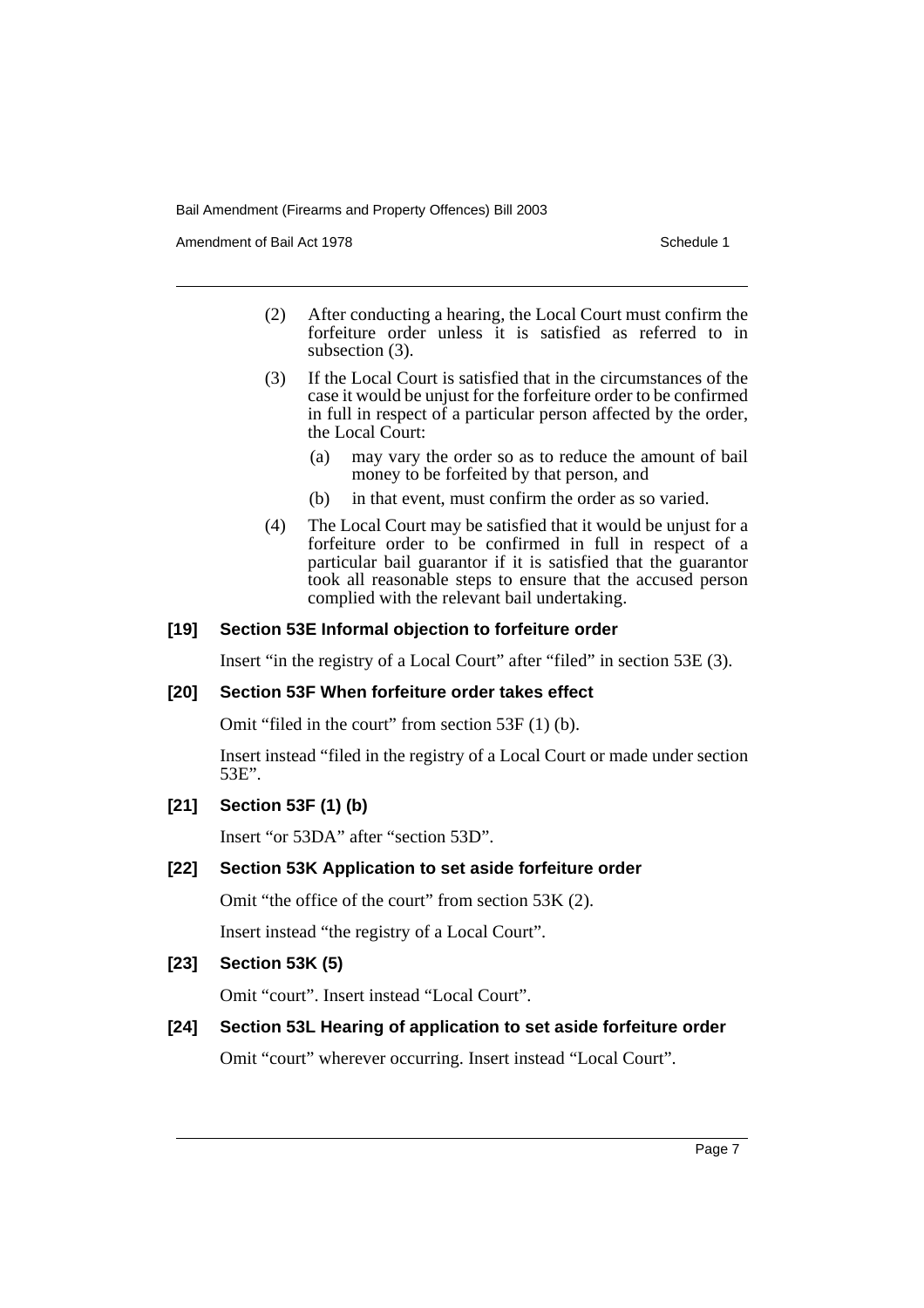Schedule 1 Amendment of Bail Act 1978

### **[25] Section 53L (5)**

Omit "court's". Insert instead "Local Court's".

### **[26] Section 63**

Insert after section 62:

#### **63 Return of sureties**

- (1) If bail money or a bail security has been deposited in connection with proceedings for an offence, and a finding is made that the accused person is guilty or not guilty of the offence, the court must, if it has not previously done so, consider whether to make an order for the return of the money or security or a forfeiture order (if applicable).
- (2) Words and expressions in this section have the same meanings as they have in Part 7A.

## **[27] Schedule 1 Savings and transitional provisions**

Insert in appropriate order with appropriate Part and clause numbers:

## **Part Bail Amendment (Firearms and Property Offences) Act 2003**

#### **Definition**

In this Part:

*amending Act* means the *Bail Amendment (Firearms and Property Offences) Act 2003*.

#### **Presumptions against bail**

- (1) Section 8B, as inserted by the amending Act, extends to a grant of bail in respect of an offence alleged to have been committed before the commencement of that section if a person is charged with the offence on or after that commencement.
- (2) Section 8C, as inserted by the amending Act, extends to a grant of bail in respect of an offence alleged to have been committed before the commencement of that section if a person is charged with the offence on or after that commencement.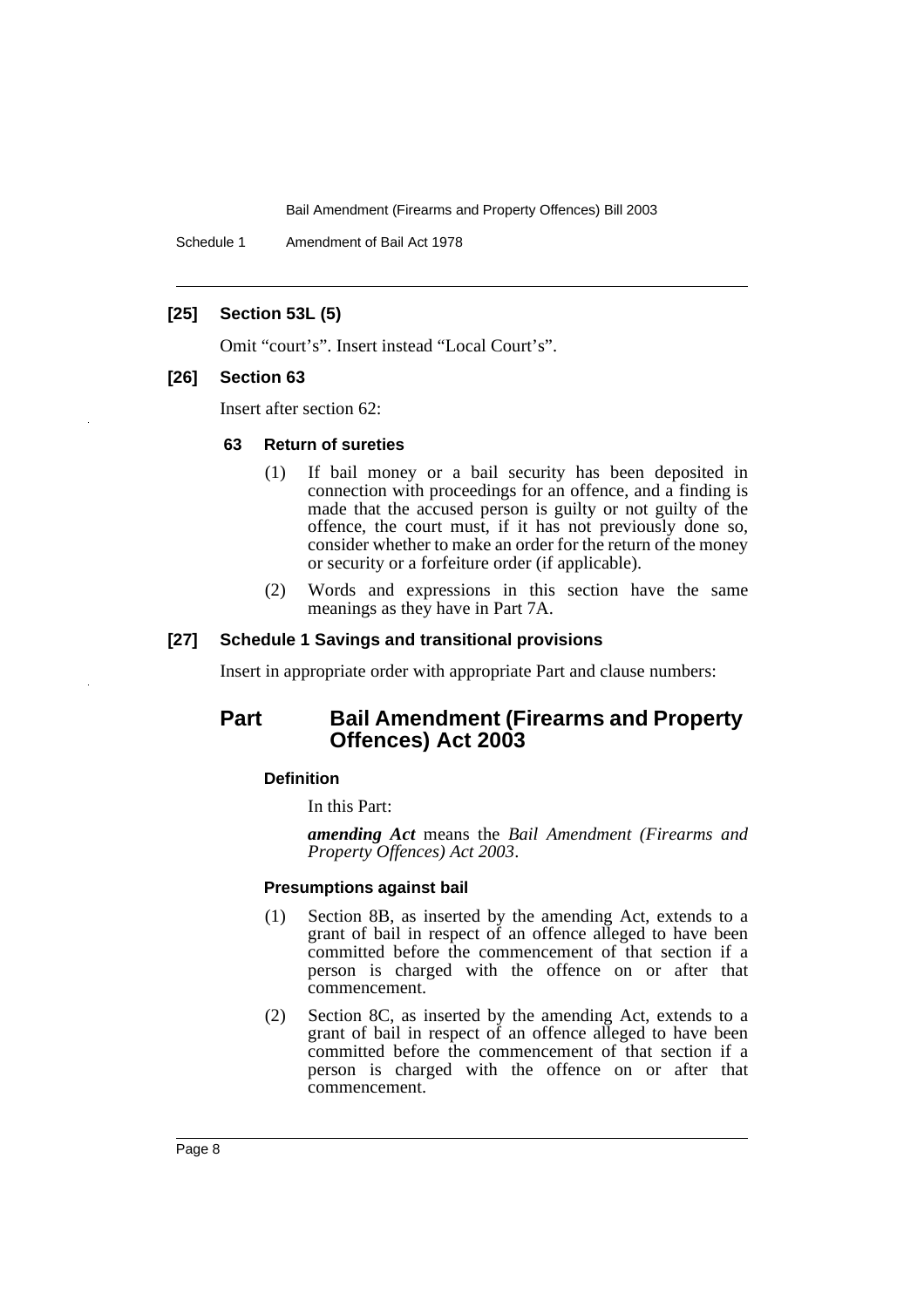Amendment of Bail Act 1978 Schedule 1

(3) A reference in section 8C to a conviction for an offence extends to a conviction occurring before the commencement of that section.

#### **Forfeiture of sureties on failure to appear**

Section 53AA, as inserted by the amending Act, does not apply to bail money deposited before the commencement of that section.

#### **Objections to forfeiture orders**

Nothing in the amending Act affects the jurisdiction of a court to deal with an objection to the confirmation of a forfeiture order if the objection was made under this Act before the commencement of this clause.